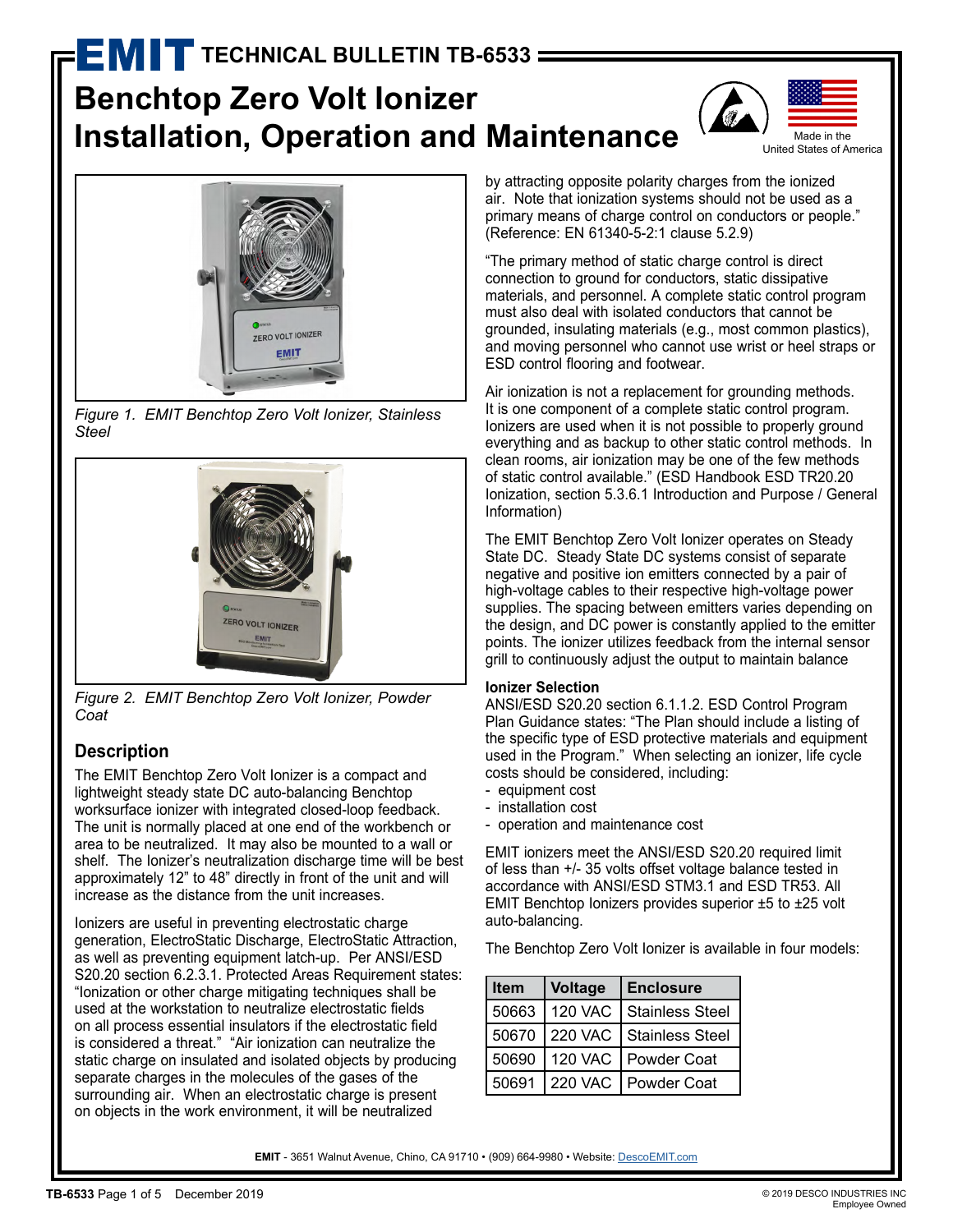#### **Packaging**

- 1 Benchtop Zero Volt Ionizer
- 1 Power Cord (50663, 50690 only)
- 1 Emitter Point Cleaner Pack
- 1 Certificate of Calibration

## **Features and Components**



*Figure 3. Bench Top Zero Volt Ionizers features and components*

**A. Power Cord Connection:** Connect the power cord here.

**B. Power Switch:** Toggle the switch to the left to turn the ionizer OFF. Toggle the switch to the right to turn the ionizer ON.

**C. Fan Speed Switch:** Toggle the switch to the left to set the fan speed to LOW. Toggle the switch to the middle to set the fan speed to MEDIUM. Toggle the switch to the right to set the fan speed to HIGH.

**D. RS-485 IN:** For manufacturer use.

**E. RS-485 OUT:** For manufacturer use.

**F. Balance Adjustment:** Turn the potentiometer clockwise for positive adjustment. Turn the potentiometer counter-clockwise for negative adjustment.

### **Installation**

Place the unit at a desired location where that the airflow will not be restricted. Be sure that the ON/OFF switch located on the rear of the unit is in the OFF position. Plug the power cord into the unit and then into the appropriate AC power source.

## **Operation**

- 1. Set the fan speed switch on the rear of the unit to the LOW, MED, or HI position (see Figure 3). Higher airflow will result in faster neutralization rates.
- 2. Position the ionizer so that maximum airflow is directed towards the items or area to be neutralized.
- 3. Turn the unit ON. When the unit is first turned on, it conducts a self-test. The audible alarm will sound and the LED will cycle through the colors red, yellow, and green. The LED will remain green during normal operation.

#### **Maintenance**

"All ionization devices will require periodic maintenance for proper operation. Maintenance intervals for ionizers vary widely depending on the type of ionization equipment and use environment. Critical clean room uses will generally require more frequent attention. It is important to set-up a routine schedule for ionizer service. Routine service is typically required to meet quality audit requirements." (ESD Handbook TR20.20 section 5.3.6.7 Maintenance / Cleaning)

EIA-625, recommends checking ionizers every 6 months, but this may not be suitable for many programs particularly since an out-of-balance may exist for months before it is checked again. ANSI/ESD S20.20 section 6.1.3.1 Compliance Verification Plan Requirement states: "Test equipment shall be selected to make measurements of appropriate properties of the technical requirements that are incorporated into the ESD program plan."

#### **CLEANING THE EMITTER POINTS**

Under normal conditions, the ionizer will attract dirt and dust (especially on the emitter points). To maintain optimum neutralization efficiency and operation, cleaning should be performed on a regular basis.

In the event of circuit failure, the unit will enter shutdown mode.

When the unit enters shutdown mode, ionization will be stopped, the LED on the front of the unit will illuminate a constant red, and the audible alarm will continuously sound. The user must then reset the unit by turning it OFF and back ON.

The emitter points should be cleaned using the included Emitter Point Cleaners or a swab dampened with Isopropyl alcohol.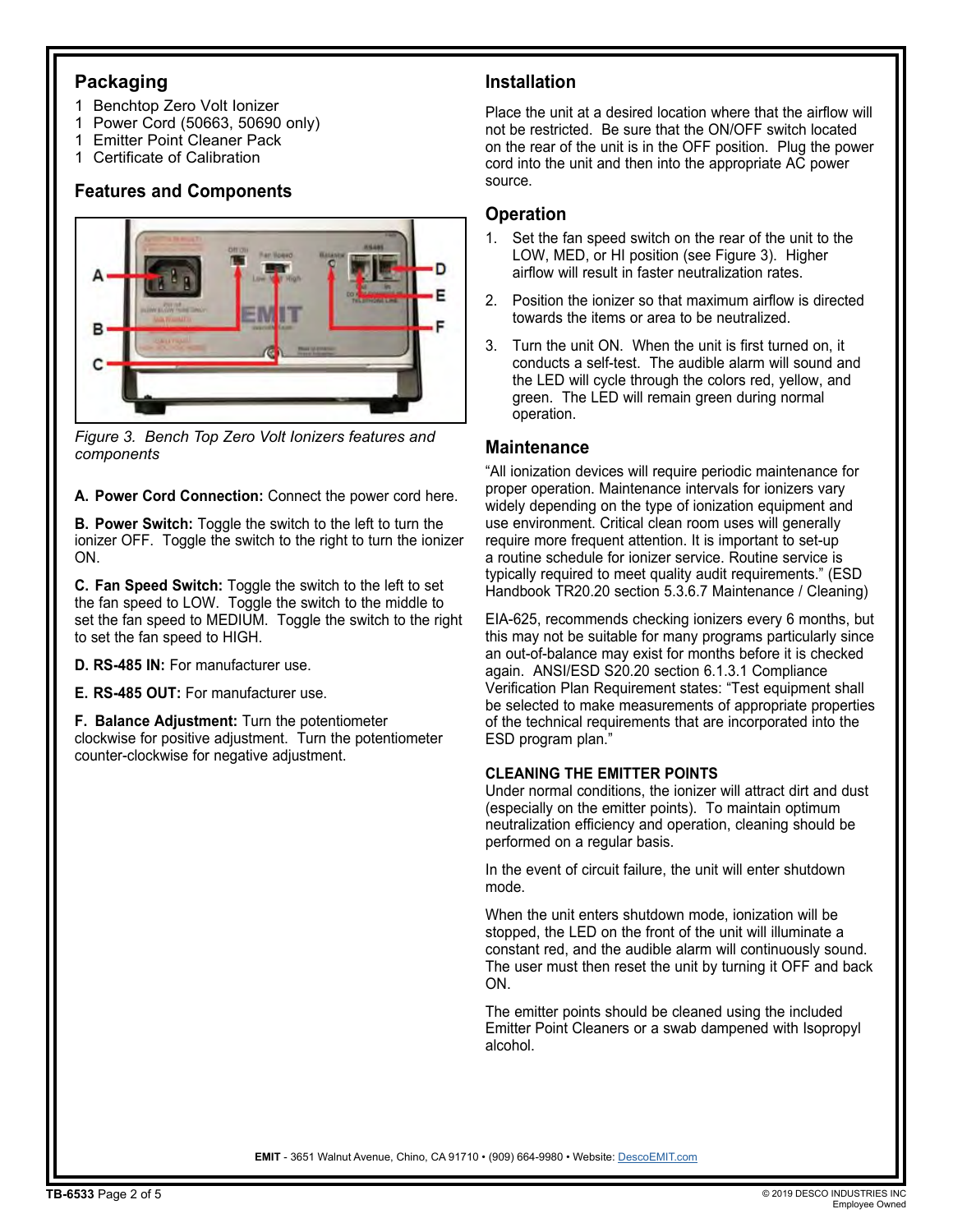- 1. Turn the unit OFF and unplug the power cord.
- 2. Open the rear screen by loosening the screw and swinging the grill to one side.
- 3. Clean the emitter points using the included 60506 Emitter Point Cleaners or a swab dampened with Isopropyl alcohol.
- 4. Reattach the rear screen.
- 5. Plug in the power cord and turn the unit ON.
- 6. Verify the performance of the ionizer by using a charged plate monitor, or ionization test kit.

The emitter points should not require replacement during the life of the unit with normal handling. If necessary, item 60507 Replacement Emitter Points are available for order.

#### **Adjustments and Compliance Verification BALANCE OFFSET VOLTAGE ADJUSTMENT**

The Benchtop Zero Volt Ionizer is an auto-balancing unit. However, tuning or manual adjustment can be accomplished by inserting a small screwdriver or trimmer adjustment tool into the balance adjustment hole located at the rear of the unit (see Figure 3). To increase the output in a positive direction, turn the potentiometer clockwise. To increase the output in a negative direction, turn the potentiometer counter-clockwise.

#### **MAINTENANCE / ALARMS**

**WARNING - RISK OF ELECTRIC SHOCK THESE SERVICING INSTRUCTIONS ARE FOR USE BY QUALIFIED PERSONNEL ONLY. DO NOT PERFORM ANY SERVICING OF INTERNAL PARTS UNLESS YOU ARE QUALIFIED TO DO SO.**

NOTE: The AC power cord MUST always be disconnected before the unit is disassembled.

The input voltage may be verified or reset by removing the 3 screws located on the back of the unit then removing the back case.

The input voltage can be selected using the two internal jumpers shown in Figures 4 and 5.



*Figure 4. 110V jumper setting*



*Figure 5. 220V jumper setting*

If the supply voltage drops from 110 Volts to below 85 Volts or from 200 Volts to below 170 Volts, the unit will shut down, the audible alarm will beep and the LED will blink red. The unit will automatically reset when the minimum voltage is restored.

Auto-balancing closed-loop feedback technology can save money and extend the maintenance interval of the ionizer. What the sensor detects is that the offset voltage (balance) has shifted and the circuits will attempt to compensate. In the case of corona ionizers, one of the reasons for a shift in offset voltage is frequently the particle buildup, commonly called a "fuzz ball", observed on the emitter points.

Compliance Verification should be per ESD TR53. Offset voltage (balance) and both polarity's discharge time should be checked on every ionizer periodically using an Ionization Test Kit or a Charged Plate Analyzer. Measure offset voltage (balance) and both polarity's discharge times. Clean the emitter points (with electrical power off), adjust offset voltage (balance) to zero and then re-test for offset voltage(balance) and discharge times recording the measurements.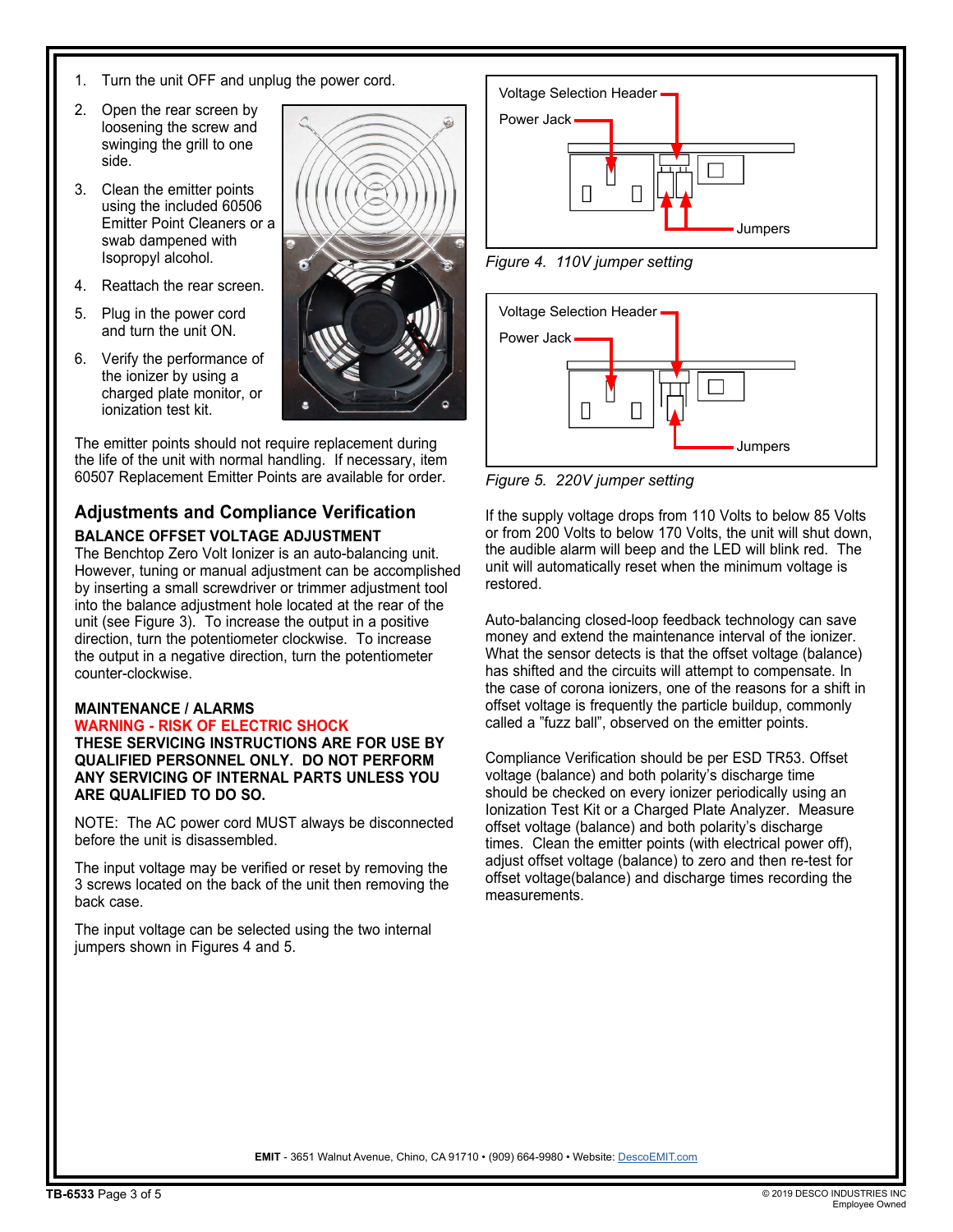## **Neutralization (Discharge) Times**

All data was taken with the fan speed set to high. All time measurements are in seconds.